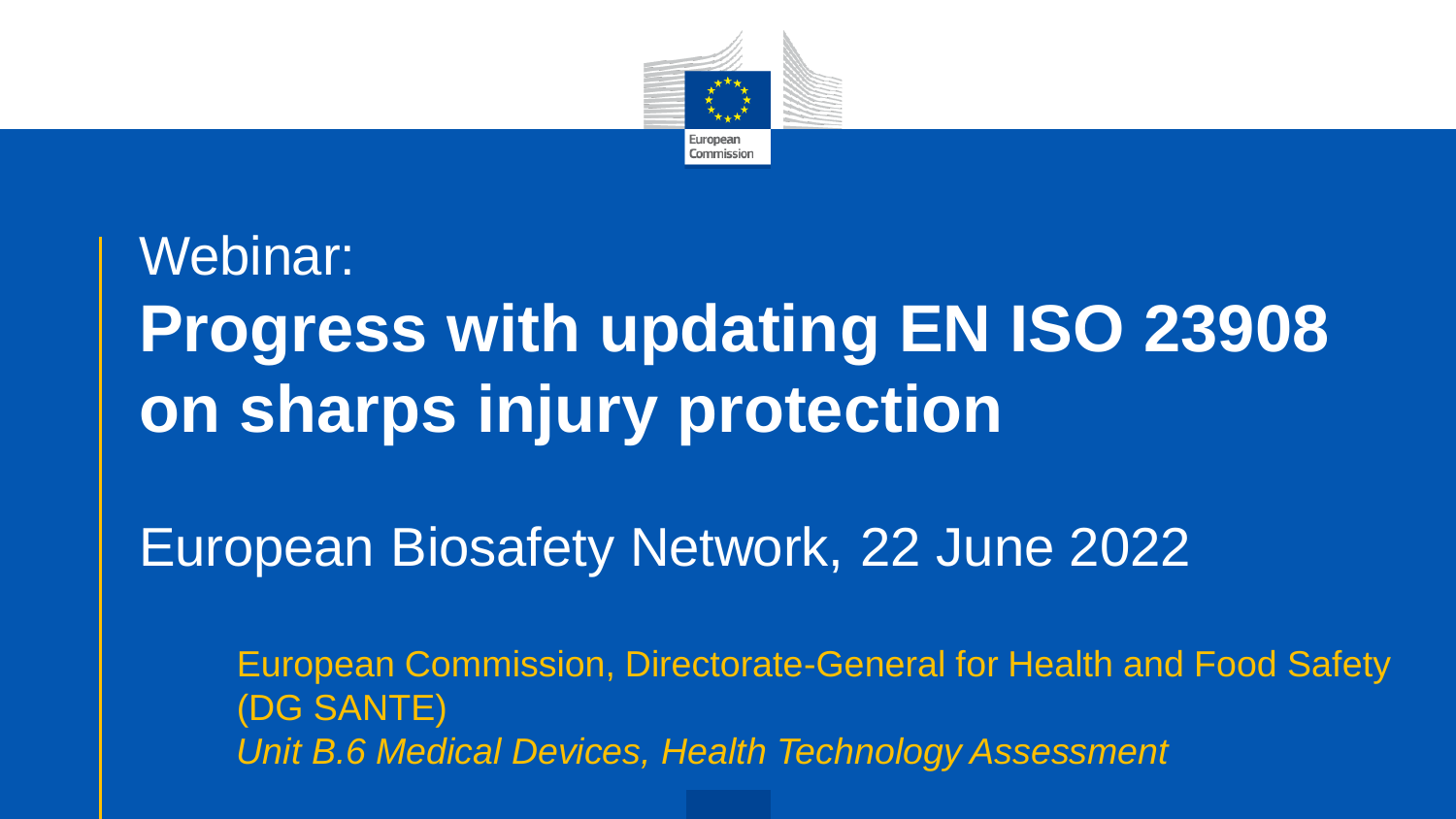#### Setting the scene: harmonised standards in support of the EU Regulations on medical devices

- In April 2021 the **Commission** adopted the **Implementing Decision [C\(2021\) 2406](https://ec.europa.eu/health/system/files/2021-04/c_2021_2406_annex_en_0.pdf) on a standardisation request to CEN and CENELEC as regards medical devices in support of Regulation (EU) 2017/745 (MDR) and** *in vitro* **diagnostic medical devices in support of Regulation (EU) 2017/746 (IVDR)** [\(M/575\)](https://ec.europa.eu/growth/tools-databases/mandates/index.cfm?fuseaction=search.detail&id=599), in force since May 2021, including:
	- *Annex I*: 201 existing harmonised standards to be revised (Table 1) and 27 new harmonised standards to be drafted (Table 2) for the MDR, by 27 May 2024, and
	- *Annex II*: 46 existing harmonised standards to be revised (Table 1) and 3 new harmonised standards to be drafted (Table 2) for the IVDR, by 27 May 2024 **Regularly updated**: draft first amendment, currently in the ["Notification system](https://ec.europa.eu/growth/single-market/european-standards/notification-system_en#future)" until 30 June 2022
- **[CEN and CENELEC](https://www.cencenelec.eu/)** as the relevant European standardisation organisations (ESOs) **and their Technical Committees** develop harmonised standards on the basis of the MDR/IVDR standardisation request, also in cooperation (by virtue of the Vienna and Frankfurt Agreements) with **[ISO](https://www.iso.org/) and [IEC](https://iec.ch/)** as the relevant international standardisation organisations (ISOs)
- **The Commission with the support of the HAS consultants** assesses the draft harmonised standards to be cited in the *[Official Journal of the European Union](https://eur-lex.europa.eu/oj/direct-access.html)* (OJEU) to confer presumption of conformity with the requirements of the Regulations the standards aim to cover

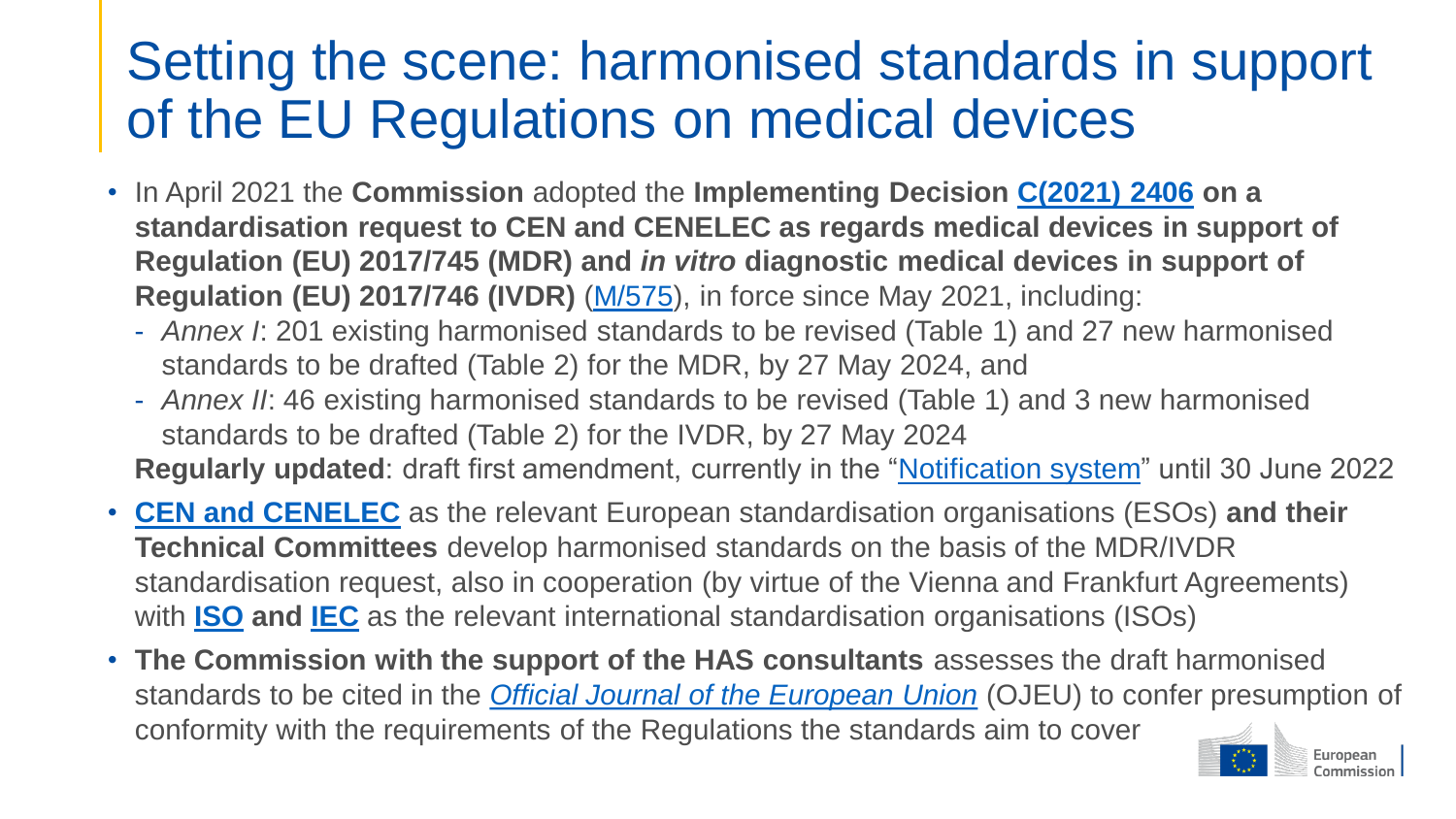#### Publications in the OJEU of references of harmonised standards in support of the MDR and the IVDR

- After the first publications in **July 2021**, new publications took place in **January 2022** and in **May 2022**:
	- o for Regulation (EU) 2017/745 (MDR): **16 references** so far
		- [Commission Implementing Decision \(EU\) 2021/1182 of 16 July 2021](https://eur-lex.europa.eu/eli/dec_impl/2021/1182/oj): 6 references
		- [Commission Implementing Decision \(EU\) 2022/6 of 4 January 2022](https://eur-lex.europa.eu/eli/dec_impl/2022/6/oj): 8 additional references
		- [Commission Implementing Decision \(EU\) 2022/757 of 11 May 2022:](https://eur-lex.europa.eu/eli/dec_impl/2022/757/oj) 2 additional references
	- o for Regulation (EU) 2017/746 (IVDR): **10 references** so far
		- [Commission Implementing Decision \(EU\) 2021/1195 of 19 July 2021](https://eur-lex.europa.eu/eli/dec_impl/2021/1195/oj): 4 references
		- [Commission Implementing Decision \(EU\) 2022/15 of 6 January 2022](https://eur-lex.europa.eu/eli/dec_impl/2022/15/oj): 5 additional references
		- [Commission Implementing Decision \(EU\) 2022/729 of 11 May 2022:](https://eur-lex.europa.eu/eli/dec_impl/2022/729/oj) 1 additional reference
- Overall information on the page Medical devices [Harmonised standards](https://ec.europa.eu/health/medical-devices-topics-interest/harmonised-standards_en); consolidated versions (pdf, xls) on the standardisation pages for [Medical devices](https://ec.europa.eu/growth/single-market/european-standards/harmonised-standards/medical-devices_en) and for *In vitro* [diagnostic medical devices](https://ec.europa.eu/growth/single-market/european-standards/harmonised-standards/iv-diagnostic-medical-devices_en)
- **New publications as amendments of the first publications** will continue to take place regularly, to enlarge the lists according to the development of the standardisation work at European and international level, as provided by CEN and CENELEC – next ones, **by the end of 2022**

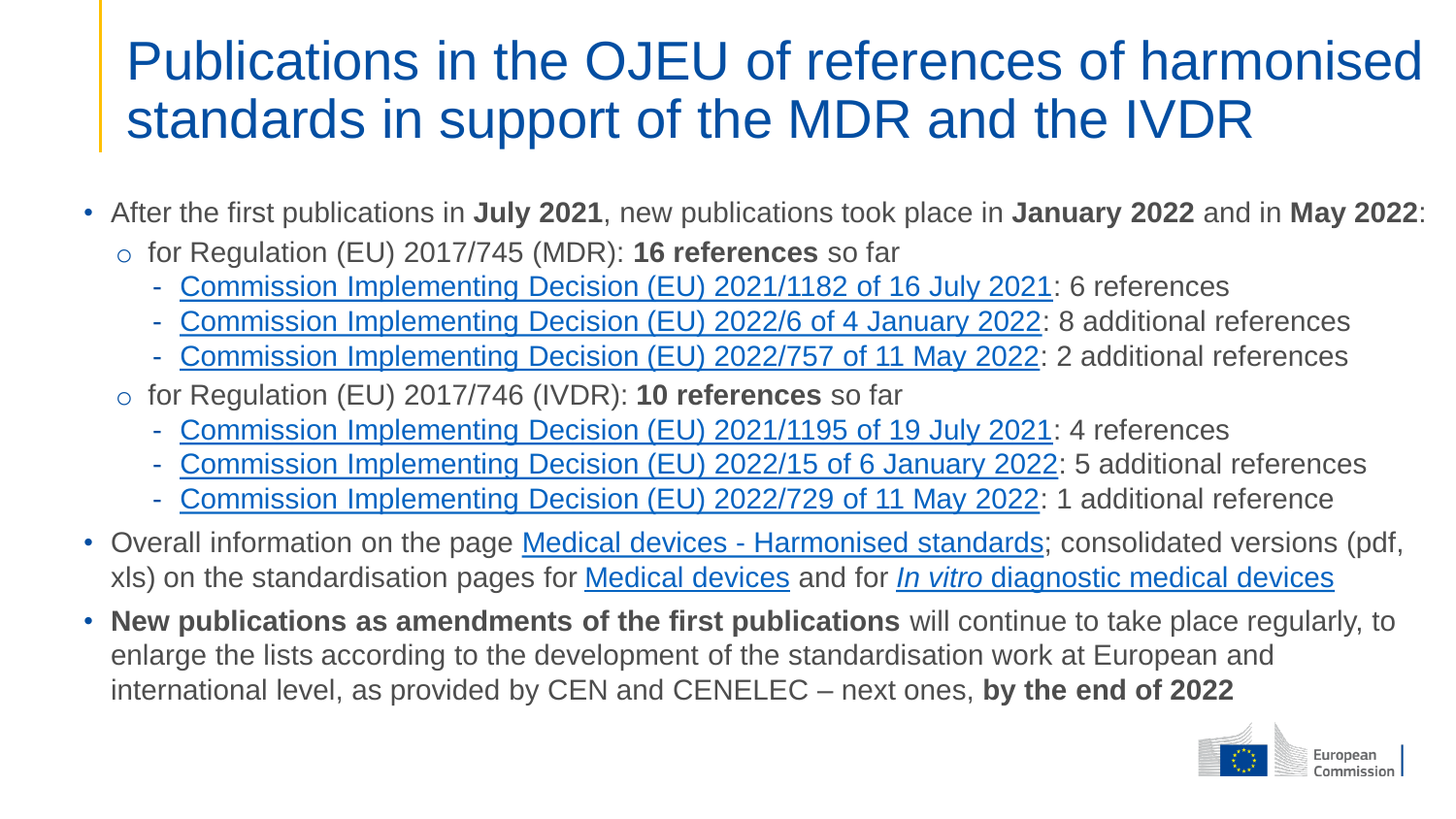#### The standard EN ISO 23908 in the MDR/IVDR standardisation request

- EN ISO 23908:2013 *Sharps injury protection - Requirements and test methods - Sharps protection features for single-use hypodermic needles, introducers for catheters and needles used for blood sampling* is listed as item 114 in Table 1 of Annex I to the MDR/IVDR standardisation request among the "existing harmonised standards to be revised" by 27 May 2024
- Specific requirements for this standard are laid down in Section 2.3 of Part B of Annex III: "*The existing standard EN ISO 23908:2013 shall be modified by describing technical solutions for safety-engineered mechanisms to be applied in design and manufacture of devices to ensure compliance with points 11.1 and 22.2 of Chapter II of Annex I to Regulation (EU) 2017/745. The standard shall apply to devices which are intended to be used for administration and/or extraction of body/blood fluids and/or medicinal substances*"

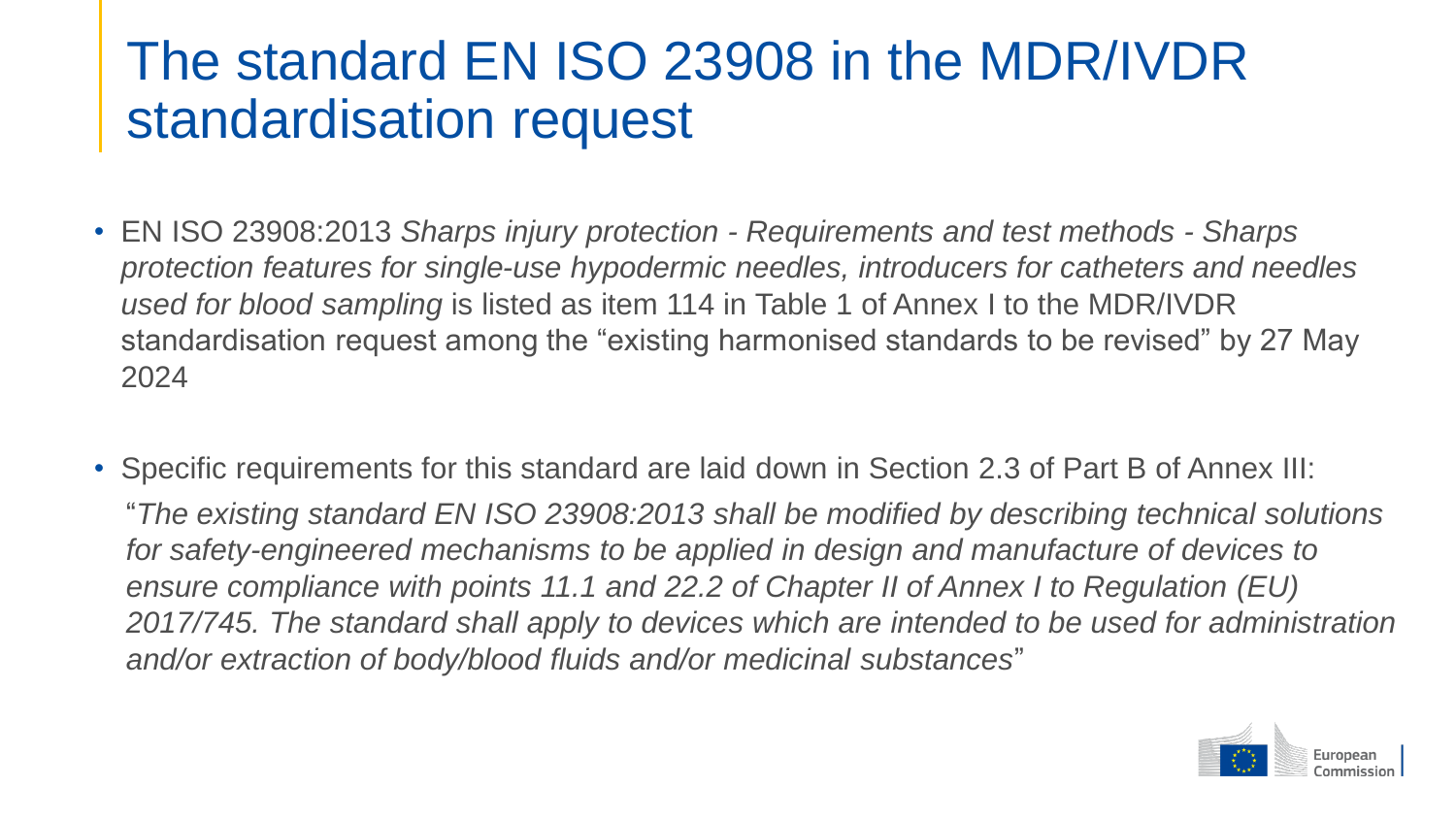#### General safety and performance requirements 11.1 and 22.2 of Annex I to the MDR

- 11. Infection and microbial contamination
	- 11.1. Devices and their manufacturing processes shall be designed in such a way as to eliminate or to reduce as far as possible the risk of infection to patients, users and, where applicable, other persons. The design shall:
		- (a) reduce as far as possible and appropriate the risks from unintended cuts and pricks, such as needle stick injuries,
		- (b) allow easy and safe handling,
		- (c) reduce as far as possible any microbial leakage from the device and/or microbial exposure during use, and
		- (d) prevent microbial contamination of the device or its content such as specimens or fluids.
- 22. Protection against the risks posed by medical devices intended by the manufacturer for use by lay persons 22.2. Devices for use by lay persons shall be designed and manufactured in such a way as to:
	- ensure that the device can be used safely and accurately by the intended user at all stages of the procedure, if necessary after appropriate training and/or information,
	- reduce, as far as possible and appropriate, the risk from unintended cuts and pricks such as needle stick injuries, and
	- reduce as far as possible the risk of error by the intended user in the handling of the device and, if applicable, in the interpretation of the results.

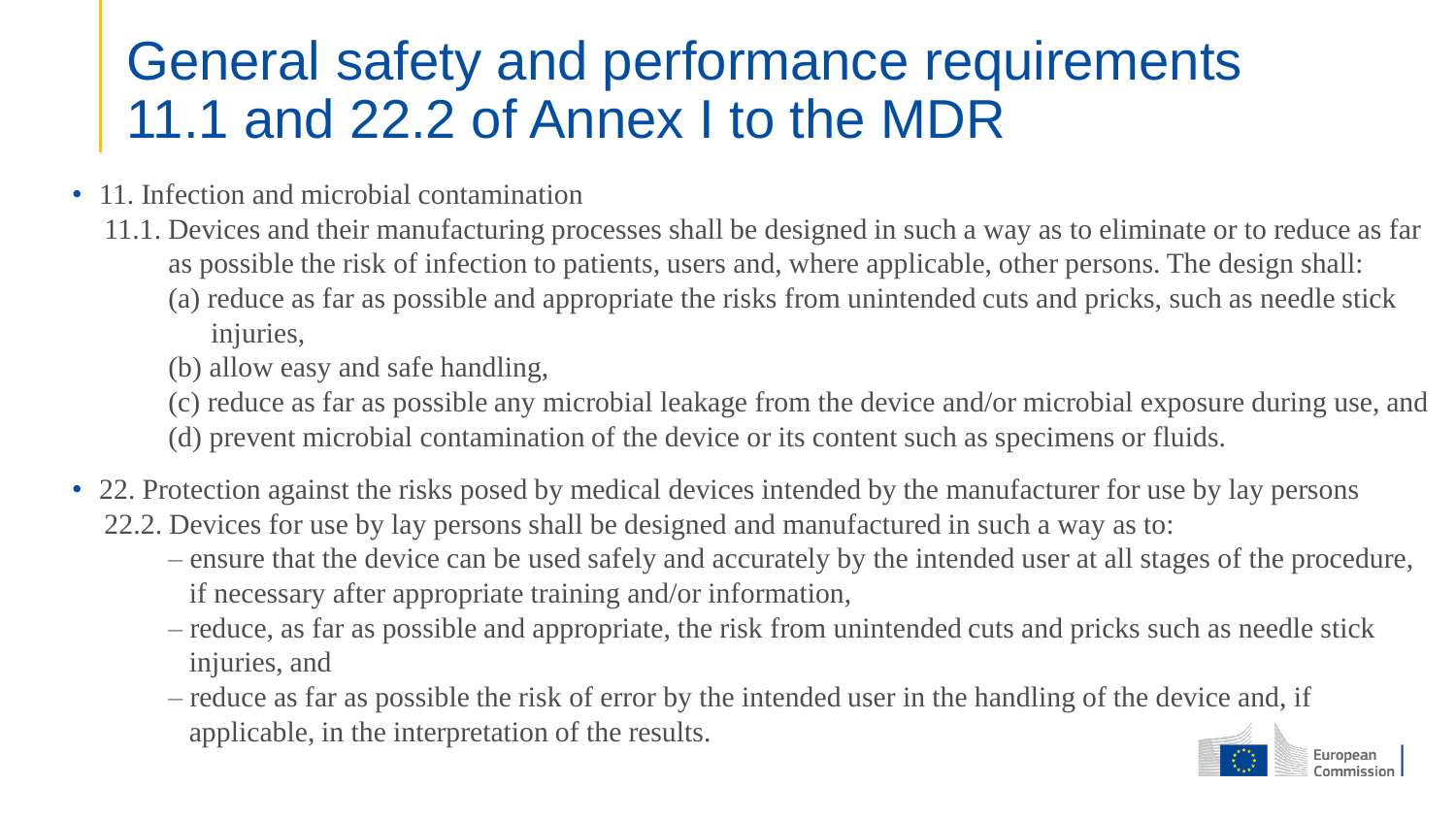### Ongoing activities on the revision of EN ISO 23908

- At international level: ISO/AWI 23908 *Sharps injury protection - Requirements and test methods - Sharps protection features for single-use needles, introducers for catheters and [needles used for blood testing, monitoring, sampling and medical substance administration](https://www.iso.org/standard/83582.html)*, under development in the ISO Technical Committee ISO/TC 84 "Devices for administration of medicinal products and catheters", currently at the stage 10.99 (Proposal – New project approved) since 2021-11-05
- At European level: prEN ISO 23908 rev *Sharps injury protection - Requirements and test methods - [Sharps protection features for single-use hypodermic needles, introducers for](https://standards.cencenelec.eu/dyn/www/f?p=CEN:110:0::::FSP_PROJECT,FSP_ORG_ID:75149,6186&cs=12D526A0D7ED78EDFE5998050B7E94C6E)  catheters and needles used for blood sampling* (Work item n° 00205372), under drafting in the CEN Technical Committee CEN/TC 205 "Non-active medical devices", currently at the stage 10.99.0000 (Decision on WI proposal – Accept); next stage: 20.60.0979 (Circulation of 1st Working Document)